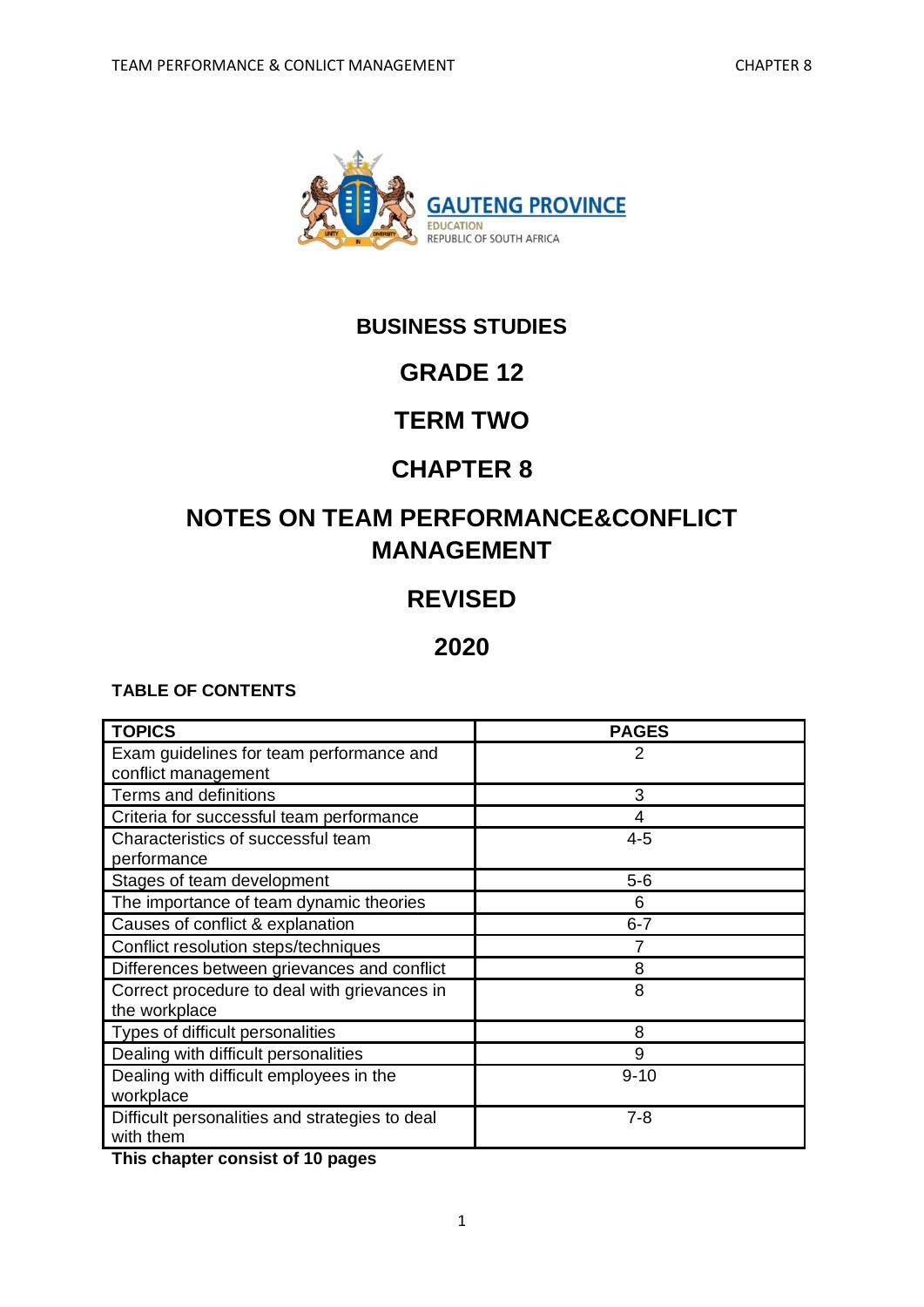#### **CONTENT DETAILS FOR TEACHING, LEARNING AND ASSESSMENT PURPOSES Learners must be able to:**

#### **TEAM PERFORMANCE ASSESSMENT**

- Outline/Explain/Discuss the criteria for successful team performance: interpersonal attitudes and behaviours, shared values, communication and collaboration.
- Identify the above-mentioned criteria from given scenarios/statements.
- Outline/Explain/Discuss the characteristics of successful team performance.
- Identify/Name the following stages of team development from given scenarios/statements:
	- o Forming
	- o Storming
	- o Norming
	- o Performing
	- o Adjourning/Mourning
- Explain/Describe/Discuss the above-mentioned stages of team development.
- Describe/Explain/Discuss/Elaborate on the importance of team dynamic theories in improving team performance e.g. allocating tasks according to the roles of team members.

#### **CONFLICT RESOLUTION**

- Mention/Outline/Explain/Describe/Discuss causes of conflict in the workplace.
- Identify causes of conflict from given scenarios/statements
- Explain/Advise businesses on how they should handle conflict in the workplace (Conflict resolution steps/techniques)

### **DEALING WITH GRIEVANCES AND DIFFICULT PEOPLE/PERSONALITIES**

- Differentiate between grievance and conflict.
- Explain/Discuss the correct procedures to deal with grievances in the workplace.
- Identify/Name the following difficult people/ personalities from given scenarios/statements:
	- o Complainer
	- o Indecisive
	- o Over-agree
	- o Negativity
	- o Expert
	- o Quiet
- Suggest/Recommend ways in which businesses can deal with the above mentioned difficult people/personalities in the workplace.
- Explain/Suggest ways in which businesses can deal with difficult employees in the workplace.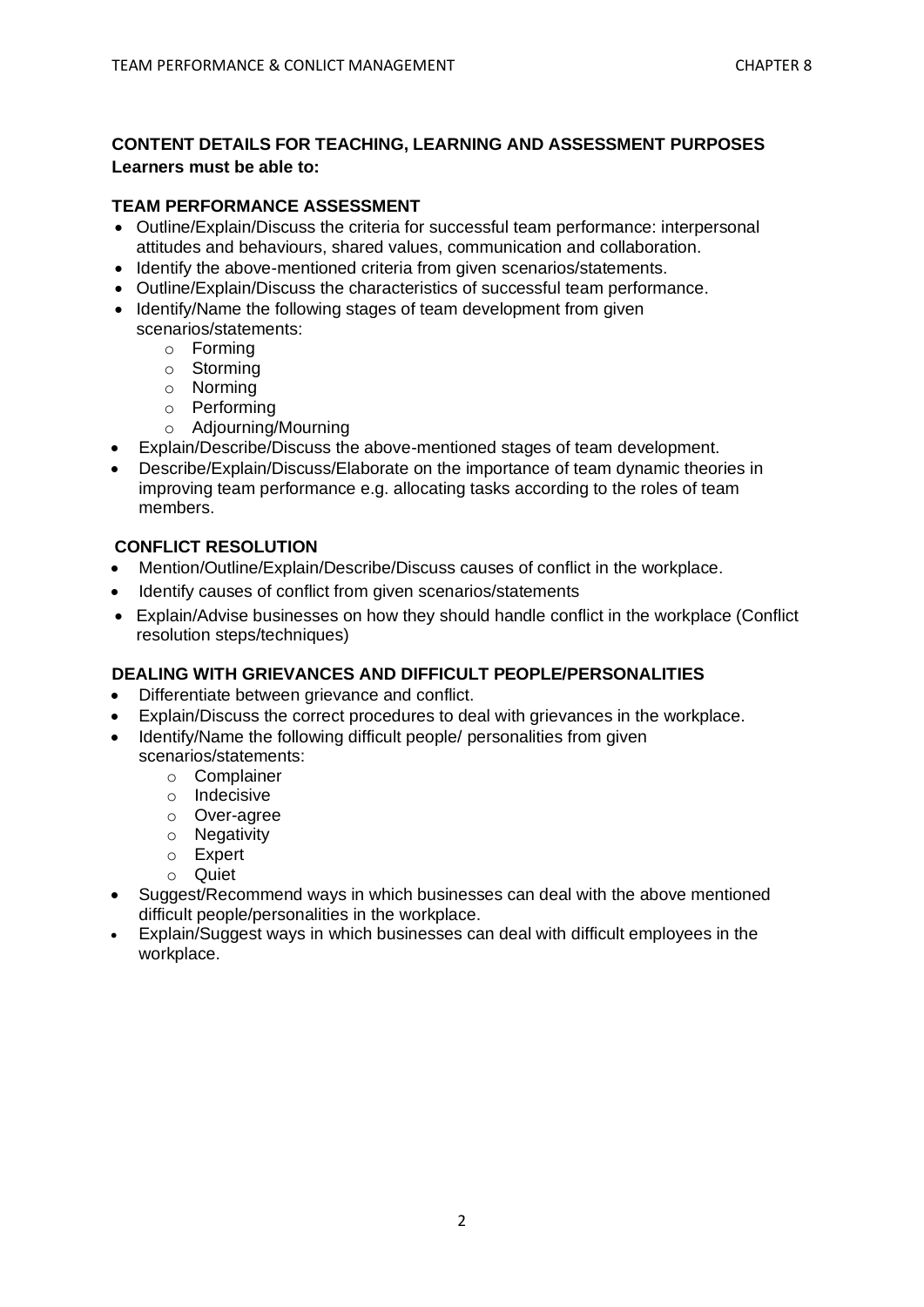### **TERMS AND DEFINITIONS**

| <b>TERMS</b>                   | <b>DEFINITION</b>                                                                                             |
|--------------------------------|---------------------------------------------------------------------------------------------------------------|
| Team                           | Group of people who work together to achieve a common goal.                                                   |
| Conflict                       | A disagreement/a clash of opinions in the workplace.                                                          |
| Task/Work                      | Activity/function performed by an individual or team members.                                                 |
| Teamwork                       | Interactions with team members to achieve a common goal.                                                      |
| Team dynamics                  | A way in which team members work together in a group.                                                         |
| Forming                        | Team members get to know each other and accept their roles in the team.                                       |
| Storming                       | Team members confront each other with their different ideas.                                                  |
| Norming                        | Team members accept each other and set common goals and values for<br>the team.                               |
| Performance                    | An accomplished task measured against pre-set known standards.                                                |
| Adjourning                     | Team members have to leave a team after completion of the tasks.                                              |
| Team dynamic theories          | Assist to allocate tasks according to the roles of individual members.                                        |
| Grievance                      | A formal complaint laid by an employee when he/she feels that he/she has<br>been ill-treated by the employer. |
| Co-operation/<br>Collaboration | Willingness to co-operate in the team to achieve objectives.                                                  |
| <b>Mutual</b>                  | Two people share the same feeling                                                                             |
| Commitment                     | Keeping to a promise/arrangement/cause                                                                        |
| Accountability                 | When someone is held responsible for his/her actions                                                          |
| Interpersonal<br>attitudes     | The personality that a person continuously develops                                                           |
| Interpersonal<br>behavior      | How two or more people interact with one another                                                              |
| Shared values                  | A group of people with the same set of standards and beliefs.                                                 |
| <b>Assess</b>                  | Check how well something has been done                                                                        |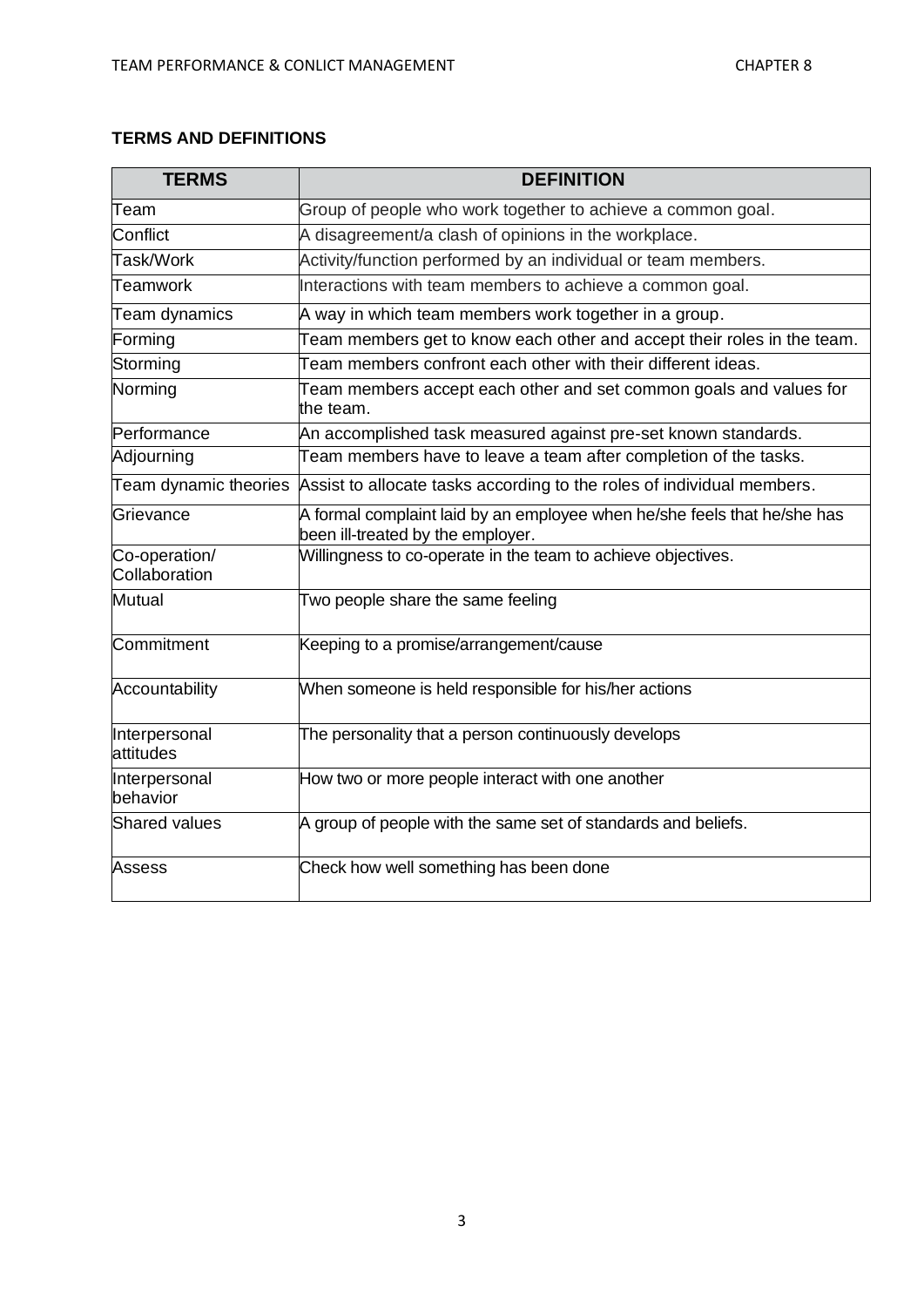## **TEAM PERFORMANCE ASSESSMENT**

## **1 Criteria for successful team performance**

### **1.1 Interpersonal attitudes and behaviour**

- Members have a positive attitude of support and motivation towards each other.
- Good/Sound interpersonal relationships will ensure job satisfaction/increase productivity of the team.
- Members are committed/passionate towards achieving a common goal/ objectives.
- Team leader acknowledges/gives credit to members for positive contributions.

## **1.2 Shared values/ Mutual trust and support**

- Shows loyalty/respect/trust towards team members despite differences.
- Shows respect for the knowledge/skills of other members.
- Perform team tasks with integrity/pursuing responsibility/meeting team deadlines with necessary commitment to team goals.

## **1.3 Communication**

- A clear set of processes/procedures for team work ensures that every team member understands his/her role.
- Efficient/Good communication between team members may result in quick decisions.
- Quality feedback improves the morale of the team.
- Open/Honest discussions lead to effective solutions of problems.
- Continuous review of team progress ensures that team members can rectify mistakes/act pro-actively to ensure that goals/targets are reached.

## **1.4Co-operation/ Collaboration**

- Clearly defined realistic goals are set, so that all members know exactly what is to be accomplished.
- All members take part in decision making
- Willingness to co-operate as a unit to achieve team objectives.
- Co-operate with management to achieve team/business objectives.
- Agree on methods/ways to get the job done effectively without wasting time on conflict resolution.
- A balanced composition of skills/knowledge/experience/expertise ensures that teams achieve their objectives.

#### **NOTE: You must be able to identify the above mentioned criteria for successful team performance from given statements/scenarios**

## **2 Characteristics of successful team performance**

- Successful teams share a common goal as team members are part of the process of setting goals for the group.
- There is a climate of respect/trust and honesty
- Share a set of team values and implement group decisions.
- Successful teams have sound intra-team relations
- Teams value the contributions of individual members and reach consensus on differences.
- Team members enjoy open communication and deal with items of conflict immediately.
- Teams are accountable and members know the time frame for achieving their goals.
- Teams pay attention to the needs of the individual team members.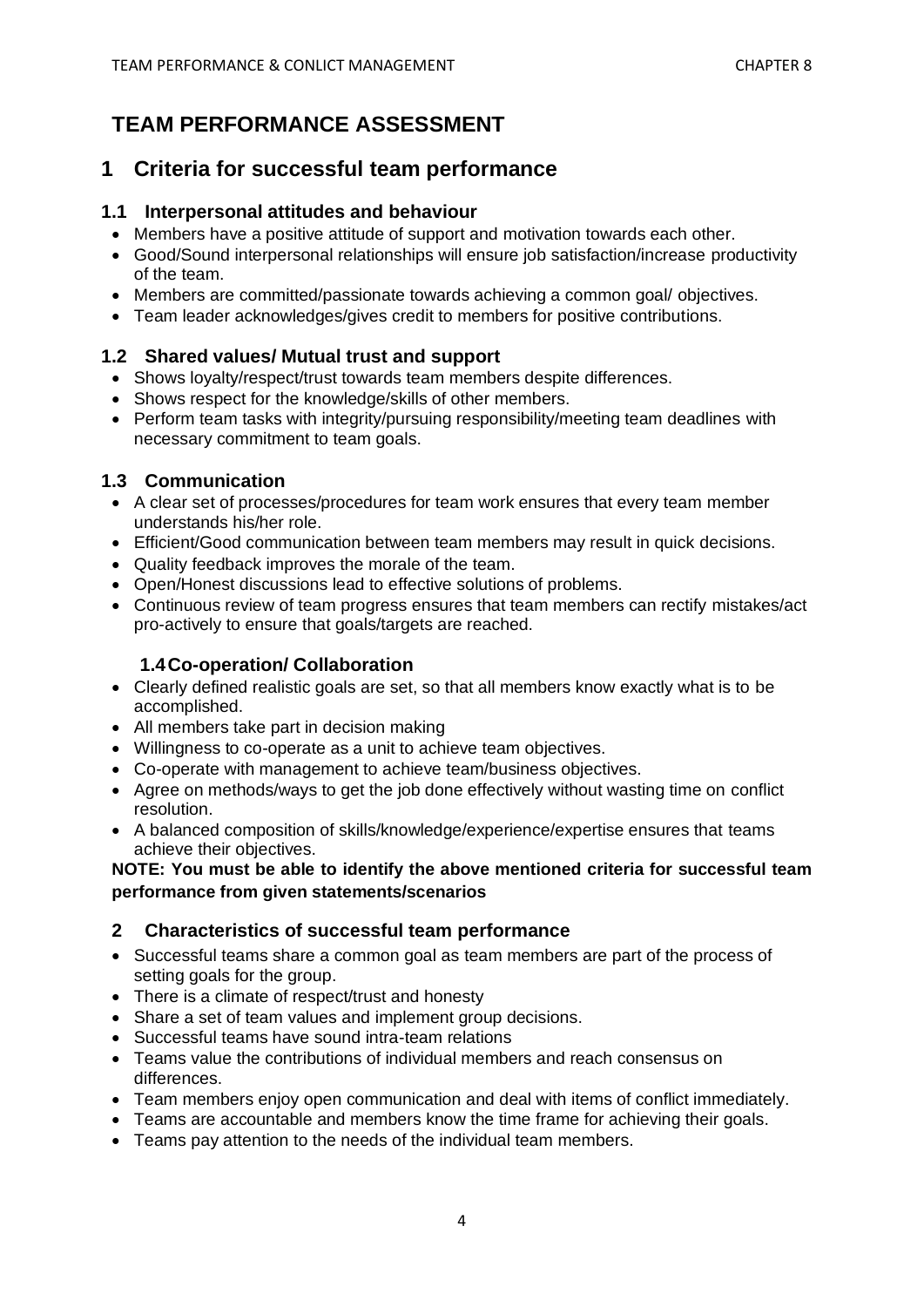- Creates an environment where team members are given opportunities to develop so that team members grow and learn from the experience of working in a team.
- Regular reviews of team processes and progress may detect/solve problems sooner.
- Balance the necessary skills/knowledge/experience/expertise to achieve the objectives.

#### **3 The stages of team development**

- Forming
- Storming
- Norming
- Performing
- Adjourning/Mourning

#### **DESCRIPTION OF EACH STAGE OF TEAM DEVELOPMENT**

#### **3.1 Forming stage**

- Individuals gather information and impressions about each other and the scope of the task and how to approach it.
- Teams are comfortable and polite with each other during this stage.
- People focus on being busy with routines, such as team organisation e.g. who does what, when to meet each other, etc.

#### **3.2 Storming**

- Teams go through a period of unease/conflict after formation.
- Different ideas from team members will compete for consideration.
- Team members open up to each other and confront each other's ideas/ perspectives.
- Tension/struggle/arguments occur and upset the team members/there may be power struggles for the position of team leader.
- In some instances storming can be resolved quickly; In others, the team never leaves this stage.
- Many teams fail during this stage as they are not focused on their task.
- This phase can become destructive for the team/will negatively impact on team performance, if allowed to get out of control.
- This stage is necessary/ important for the growth of the team.
- Some team members tolerate each other to survive this stage.

#### **3.3 Norming/Settling/reconciliation**

- Team members come to an agreement and reach consensus.
- Roles and responsibilities are clear and accepted.
- Processes/working style and respect develop amongst members.
- Team members have the ambition to work for the success of the team.
- Conflict may occur, but commitment and unity are strong.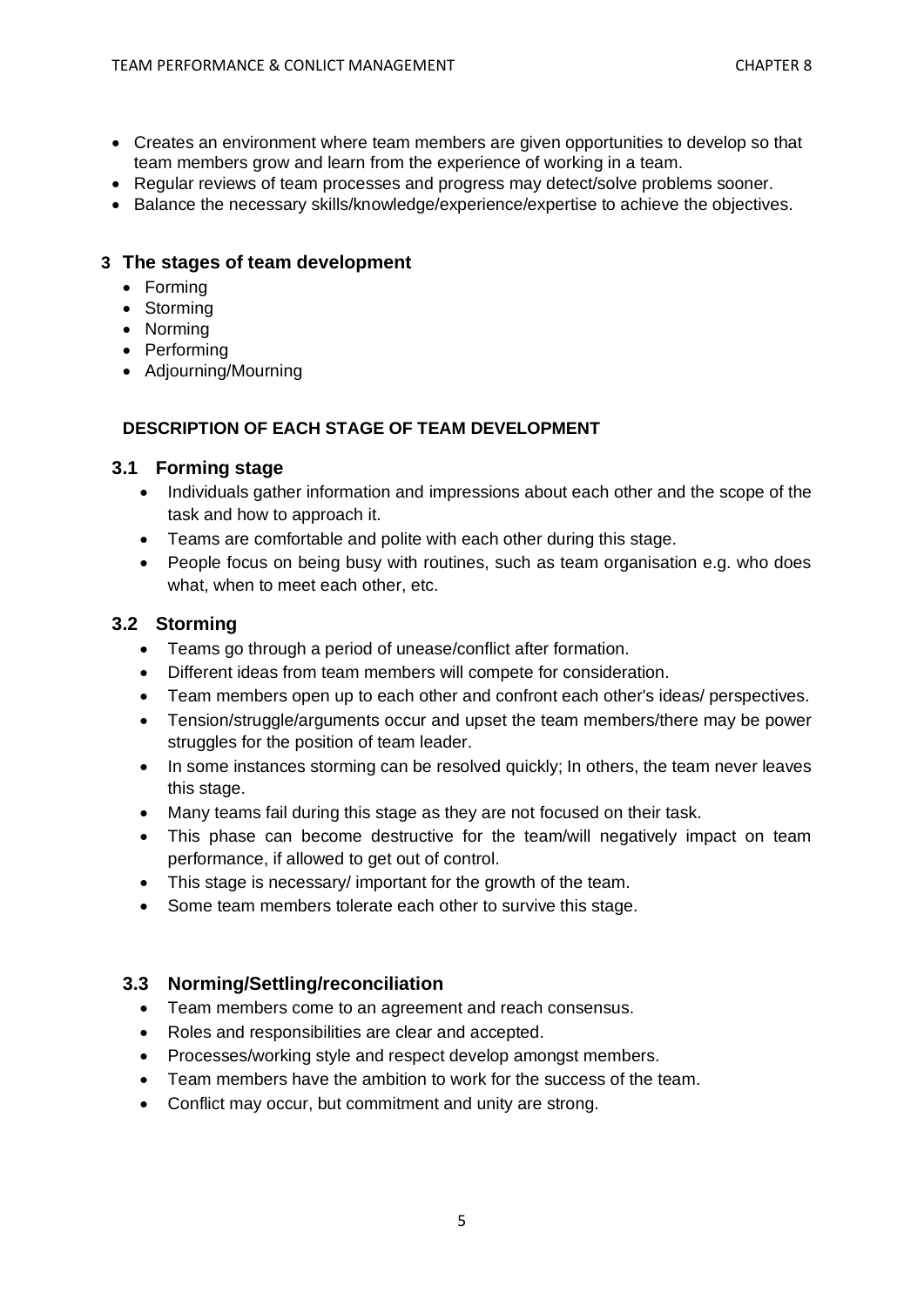### **3.4 Performing stage/Working as a team towards a goal**

- Team members are aware of strategies and aims of the team.
- They have direction without interference from the leader.
- Processes and structures are set.
- Leaders delegate and oversee the processes and procedures.
- All members are now competent, autonomous and able to handle the decisionmaking process without supervision.
- Differences among members are appreciated and used to enhance the team's performance.

### **3.5 Adjourning/Mourning stage**

- The focus is on the completion of the task/ending the project.
- Breaking up the team may be traumatic as team members may find it difficult to perform as individuals once again.
- All tasks need to be completed before the team finally dissolves.

#### **NOTE: You must be able to identify the above mentioned stages of team development from given scenarios/statement.**

#### **4 Importance of team dynamic theories in improving team performance**

- Team dynamic theories explain how effective teams work/operate.
- Businesses are able to allocate tasks according to the roles of team members.
- Team members can maximise performance as tasks are allocated according to their abilities/skills/attributes/personalities.
- Team members with similar strengths may compete for team tasks/responsibilities that best suit their abilities/competencies.
- Theories assist team leaders to understand the personality types of team members so that tasks are assigned more effectively.
- Conflict may be minimised when team members perform different roles.

## **5 CONFLICT RESOLUTION**

#### **5.1 Causes of conflict in the workplace**

- Differences in backgrounds/cultures/values/beliefs/language
- Limited business resources
- Different goals/objectives for group/individuals
- Personality differences between group/individuals
- Different opinions
- Unfair workload
- Ill-managed stress
- Unrealistic expectations
- Poor organisation/leadership/administrative procedures and systems
- Confusion about scheduling/deadlines
- Ignoring rules/procedures
- Misconduct/Unacceptable behaviour
- High/Intense competition/Competitiveness
- Poor communication
- Unclear responsibilities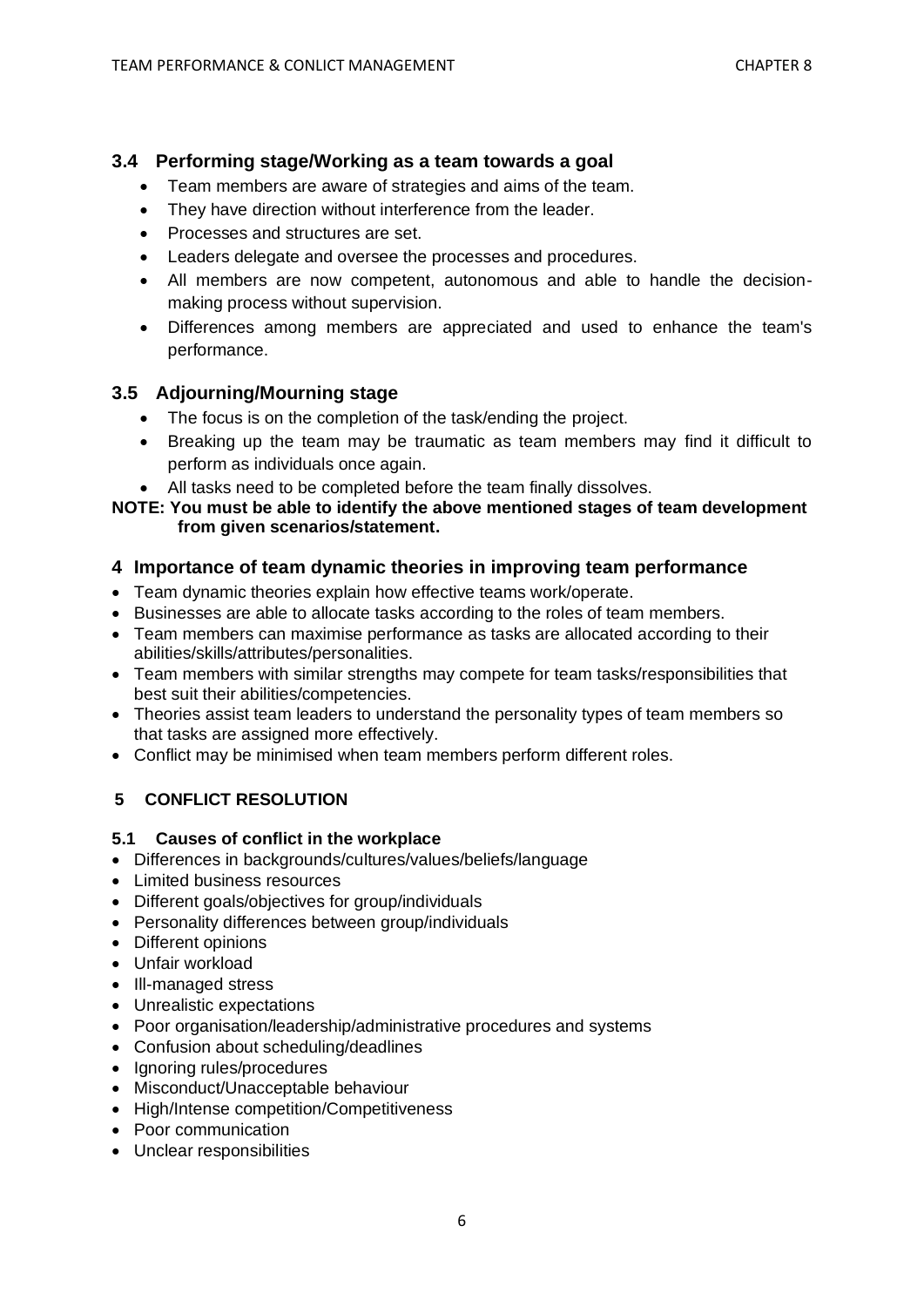- Distracted by personal objectives
- Constant changes in the workplace
- Unfair treatment of workers/Favouritism by management/Discrimination
- Lack of trust amongst workers

**NOTE: You must be able to identify causes of conflict from given scenarios/statement**

#### **5.2 Explanation of causes of conflict in the workplace**

- Lack of proper communication√ between management and workers.
- Ignoring rules/procedures may result in disagreements and conflict.
- Management and/or workers may have different personalities/ backgrounds.
- Different values/levels of knowledge/skills/experience of managers/workers.
- Little/no co-operation between internal and/or external parties/stakeholders.
- Lack of recognition for good work, e.g. a manager may not show appreciation for extra hours worked to meet deadlines.
- Lack of employee development may increase frustration levels as workers may repeat errors due to a lack of knowledge/skills.
- Unfair disciplinary procedures, e.g. favouritism/nepotism.
- Little/no support from management with regards to supplying the necessary resources and providing guidelines.
- Leadership styles used, e.g. autocratic managers may not consider worker inputs.
- Unrealistic deadlines/Heavy workloads lead to stress resulting in conflict.
- Lack of agreement on mutual matters, e.g. remuneration/working hours.
- Unhealthy competition/Inter-team rivalry may cause workers to lose focus on team targets.
- Lack of commitment/Distracted by personal objectives which may lead to an inability to meet pre-set targets.
- Constant changes may cause instability
- Lack of clarity regarding employees' roles and responsibilities.

#### **5.3 Handling conflict in the workplace/Conflict resolution steps/techniques**

- Acknowledge that there is conflict in the workplace.
- Identify the cause of the conflict.
- Arrange pre-negotiations where workers/complainants will be allowed to state their case/views separately.
- Arrange time and place for negotiations where all employees involved are present.
- Arrange a meeting between conflicting employers/employees.
- Make intentions for intervention clear so that parties involved may feel at ease.
- Each party has the opportunity to express his/her own opinions/feelings
- Conflicting parties may recognise that their views are different during the meeting.
- Analyse/Evaluate the cause (s) of conflict by breaking it down into different parts.
- Blame shifting should be avoided and a joint effort should be made.
- Direct conflicting parties towards finding/focusing on solutions.
- Devise/Brainstorm possible ways of resolving the conflict.
- Conflicting parties agree on criteria to evaluate the alternatives.
- Select and implement the best solution.
- Provide opportunities for parties to agree on the best solution.
- Evaluate/Follow up on the implementation of the solution(s).
- Monitor progress to ensure that the conflict has been resolved.
- Source experts on handling conflict from outside the business.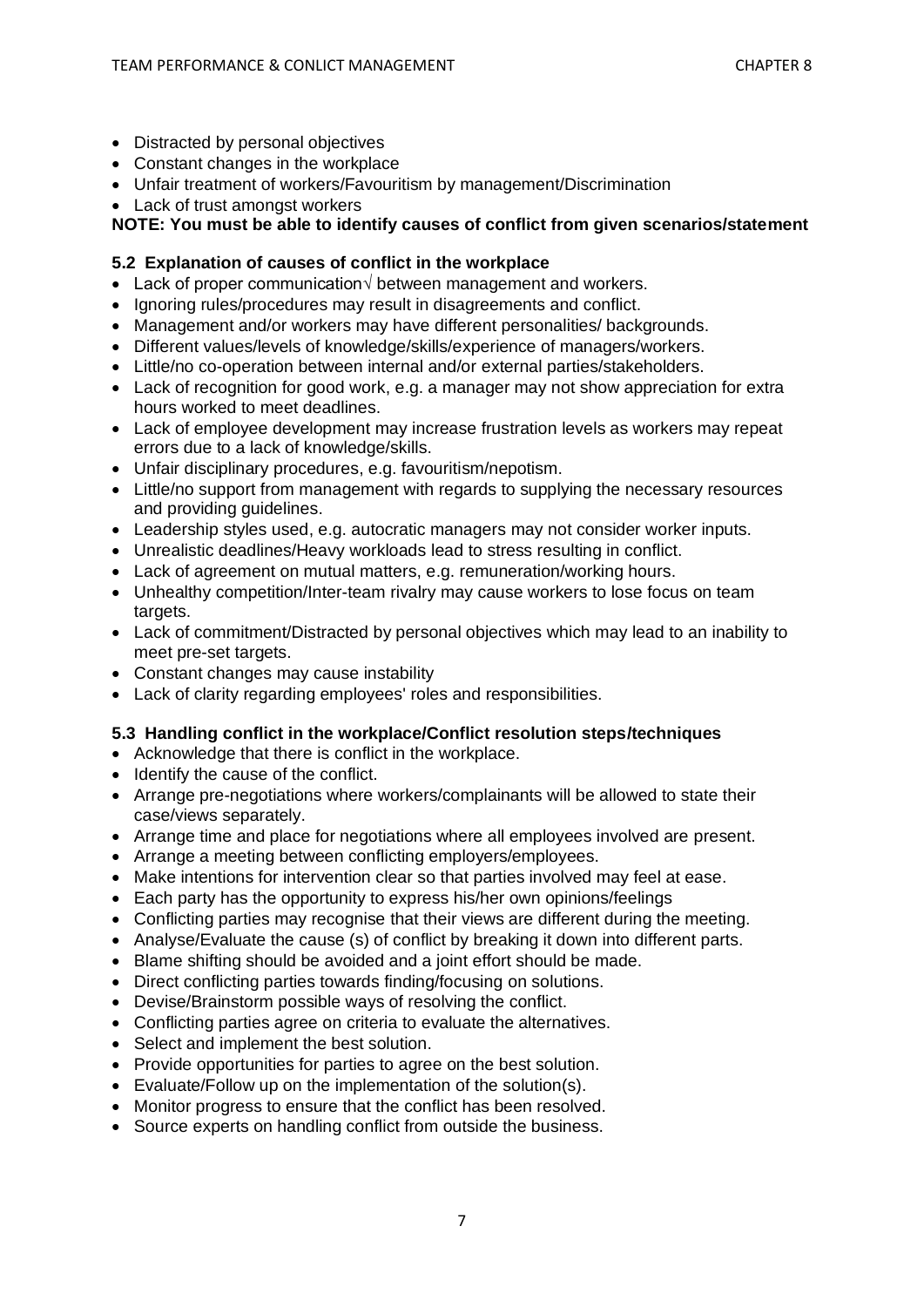#### **6 DEALING WITH GRIEVANCES AND DIFFICULT PEOPLE/PERSONALITIES**

### **6.1 Differences between grievance and conflict**

| <b>GRIEVANCE</b>                                                          | <b>CONFLICT</b>                                          |
|---------------------------------------------------------------------------|----------------------------------------------------------|
| When an employee is unhappy/ has a<br>problem/complaint in the workplace. | Clash of opinions/ideas/view points in the<br>workplace. |
|                                                                           |                                                          |
| It is when an individual/group has a work                                 | Disagreement between two or more parties in              |
| related issue.                                                            | the workplace.                                           |
| Examples that can cause a grievance:                                      | Examples that can cause conflict:                        |
| Discrimination, unfair treatment, poor                                    | A lack of trust/miscommunication/ personality            |
| working conditions.                                                       | clashes/different values.                                |

#### **6.2 Correct procedures to deal with grievances**

- An aggrieved employee must verbally report the incident/grievance to his/her supervisor/manager, who needs to resolve the issue within 3 to 5 working days.
- Should the employee and supervisor not be able to resolve the grievance, the employee may take it to the next level of management.
- The employee may move to a more formal process where the grievance must be lodged in writing/completes a grievance form.
- The employee must receive a written reply in response to the written grievance.
- A grievance hearing/meeting must be held with all relevant parties present.
- Minutes of the meeting must be recorded and any resolution passed must be recorded on the formal grievance form.
- Should the employee not be satisfied, then he/she could refer the matter to the highest level of management.
- Top management should arrange a meeting with all relevant parties concerned.
- Minutes of this meeting should be filed/recorded and the outcome/decision must be recorded on the formal grievance form.
- Should the employee still not be satisfied, he/she may refer the matter to the CCMA who will make a final decision on the matter.
- The matter can be referred to Labour Court on appeal if the employee is not satisfied with the decision taken by the CCMA.

#### **6.3 Types of difficult personalities**

- Complainer
- Indecisive
- Over-agree
- Negativity
- **Expert**
- Quiet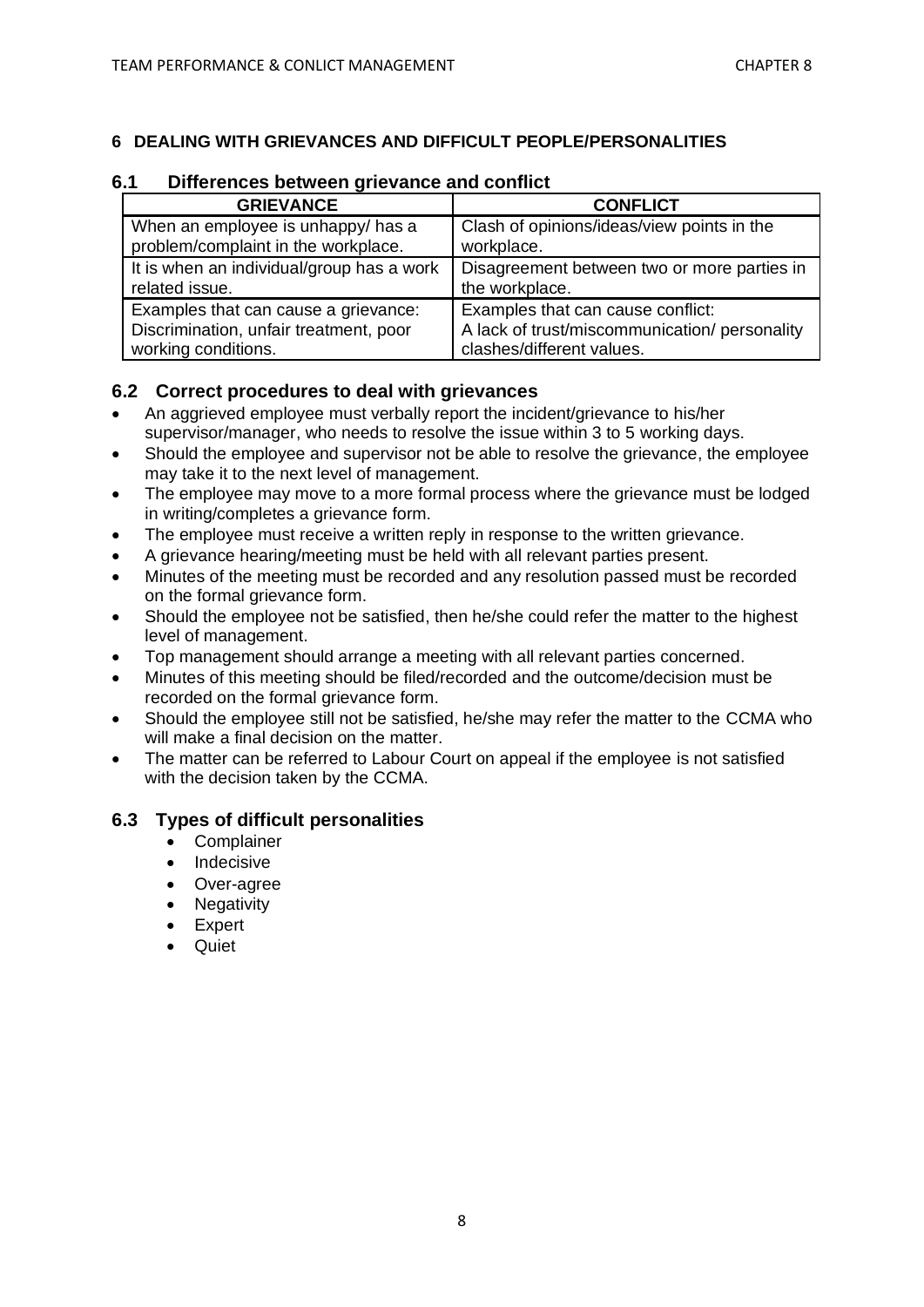| <b>TYPE OF PERSONALITY</b> | STRATEGY TO DEAL WITH A PERSONALITY                                                                                                                                                                     |
|----------------------------|---------------------------------------------------------------------------------------------------------------------------------------------------------------------------------------------------------|
| <b>Complainer</b>          | Listen to the complaints but do not acknowledge them<br>Interrupt the situation and move to the problem-solving<br>$\bullet$<br>process                                                                 |
| <b>Indecisiveness</b>      | Guide them through alternatives.<br>$\bullet$<br>Stay in control and emphasise the importance of making a<br>decision.<br>Help them make the decision or solve the problem                              |
| Over-agree                 | Be firm and do not let them make promises that they cannot<br>$\bullet$<br>keep.<br>Follow up on their actions                                                                                          |
| <b>Negativity</b>          | Be firm with them and do not let them draw the supervisor<br>into their negativity.<br>Listen to them but do not agree with them<br>$\bullet$                                                           |
| <b>Expert</b>              | Be firm and assertive.<br>$\bullet$<br>Do not accuse them of being incorrect/Do not get caught in<br>their game.<br>Know your facts.                                                                    |
| Quiet                      | Do not fill their silence with words<br>$\bullet$<br>Wait for their response<br>٠<br>Prompt them through the process so that they can give<br>$\bullet$<br>input<br>Restrict the time of the discussion |
| <b>Aggressive</b>          | Allow them time to speak and blow off<br>٠<br>Be firm, but do not attack them<br>Do not allow them to be hostile toward others                                                                          |

**6.4 Ways in which businesses can deal with difficult personalities**

**NOTE: You must be able to identify difficult personalities from given scenarios/ statements and suggest strategies to deal with EACH type of difficulty personalities.**

### **6.5 Ways in which businesses can deal with difficult employees in the workplace**

- Get perspective from others who have experienced the same kind of situation to be able to understand difficult employees.
- Act pro-actively if possible, as a staff/personnel problem is part of a manager's responsibilities.
- Regular meetings with supervisors/departmental heads should help to identify difficult/problem behaviour.
- Ask someone in authority for their input into the situation.
- Identify the type of personality which is creating the problem.
- Meet privately with difficult employees, so that there are no distractions from other employees/issues.
- Make intentions and reasons for action known, so that difficult person/people feel at ease.
- Employees should be told what specific behaviours are acceptable by giving details about what is wrong/ unacceptable and also an opportunity to explain their behaviour.
- A deadline should be set for improving bad/difficult behaviour.